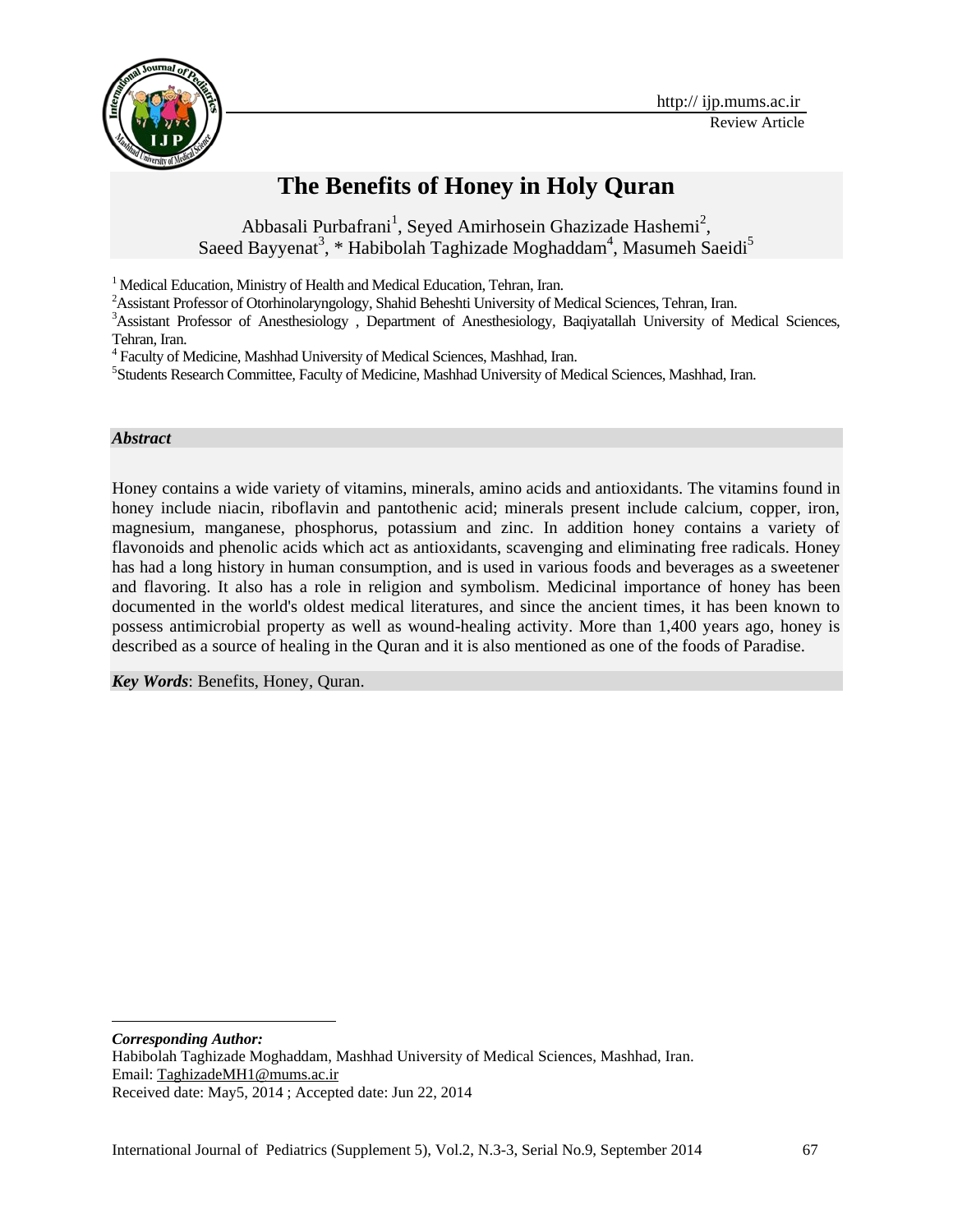#### **Introduction**

 Honey is a sweet syrupy substance produced by honeybees from the nectar of flowers and used by humans as a sweetener and a spread. Honey is comprised of 17-20% water, 76-80% glucose, and fructose, pollen, wax, and mineral salts. Its composition and color is dependent upon the type of flower that supplies the nectar. For example, alfalfa and clover produce a white honey, heather a reddish-brown, lavender an amber hue, and acacia and sainfoin a straw color (1).



#### **History of honey**

Honey collection is an ancient activity. Humans apparently began hunting for honey at least 8,000 years ago, as evidenced by a cave painting in [Valencia,](http://en.wikipedia.org/wiki/Valencian_Community) [Spain](http://en.wikipedia.org/wiki/Spain) (2). The painting is a [Mesolithic](http://en.wikipedia.org/wiki/Mesolithic) rock painting, showing two honey-hunters collecting honey and honeycomb from a wild bee nest. The figures are depicted carrying baskets or gourds, and using a [ladder](http://en.wikipedia.org/wiki/Ladder) or series of ropes to reach the wild nest.

The [Greater Honey](http://en.wikipedia.org/wiki/Greater_Honeyguide) guide bird guides humans to wild bee hives (3) and this behavior may have evolved with early hominids  $(4,5)$ .

So far, the oldest remains of honey have been found in [Georgia.](http://en.wikipedia.org/wiki/Georgia_(country)) Archaeologists have found honey remains on the inner surface of clay vessels unearthed an ancient tomb, dating back to some 4,700– 5,500 years ago (6,7). In ancient Georgia, honey was packed for people's journeys into the afterlife. And more than one type, too – along for the trip were linden, berry, and a meadow-flower variety (8).

Over four thousand years ago, honey was used as a traditional ayurvedic medicine, where it was thought to be effective at treating material imbalances in the body.

- In pre-Ancient Egyptian times, [honey](http://cid.oxfordjournals.org/content/47/5/730.2.full)  [was used topically to treat wounds.](http://cid.oxfordjournals.org/content/47/5/730.2.full)

- Egyptian medicinal compounds more than five millennia ago used honey.

- The ancient Greeks believed that the consuming honey could help make you live longer.

- Even the Prophet Mohammed glorified the healing powers of honey.

-The Quran also praises honey's healing ability.

## **Properties of honey**

Honey has had a long history in human consumption, and is used in various foods and beverages as a sweetener and flavoring. It also has a role in religion and symbolism. Flavors of honey vary based on the nectar source, and various types and grades of honey are available. It has also been used in various medicinal traditions to treat ailments. Honey is made up of glucose, fructose, and minerals such as iron, [calcium,](http://www.medicalnewstoday.com/articles/248958.php) phosphate, sodium chlorine, potassium, magnesium.

Below is a typical honey profile, according to Bee [Source:](http://www.beesource.com/resources/usda/honey-composition-and-properties/)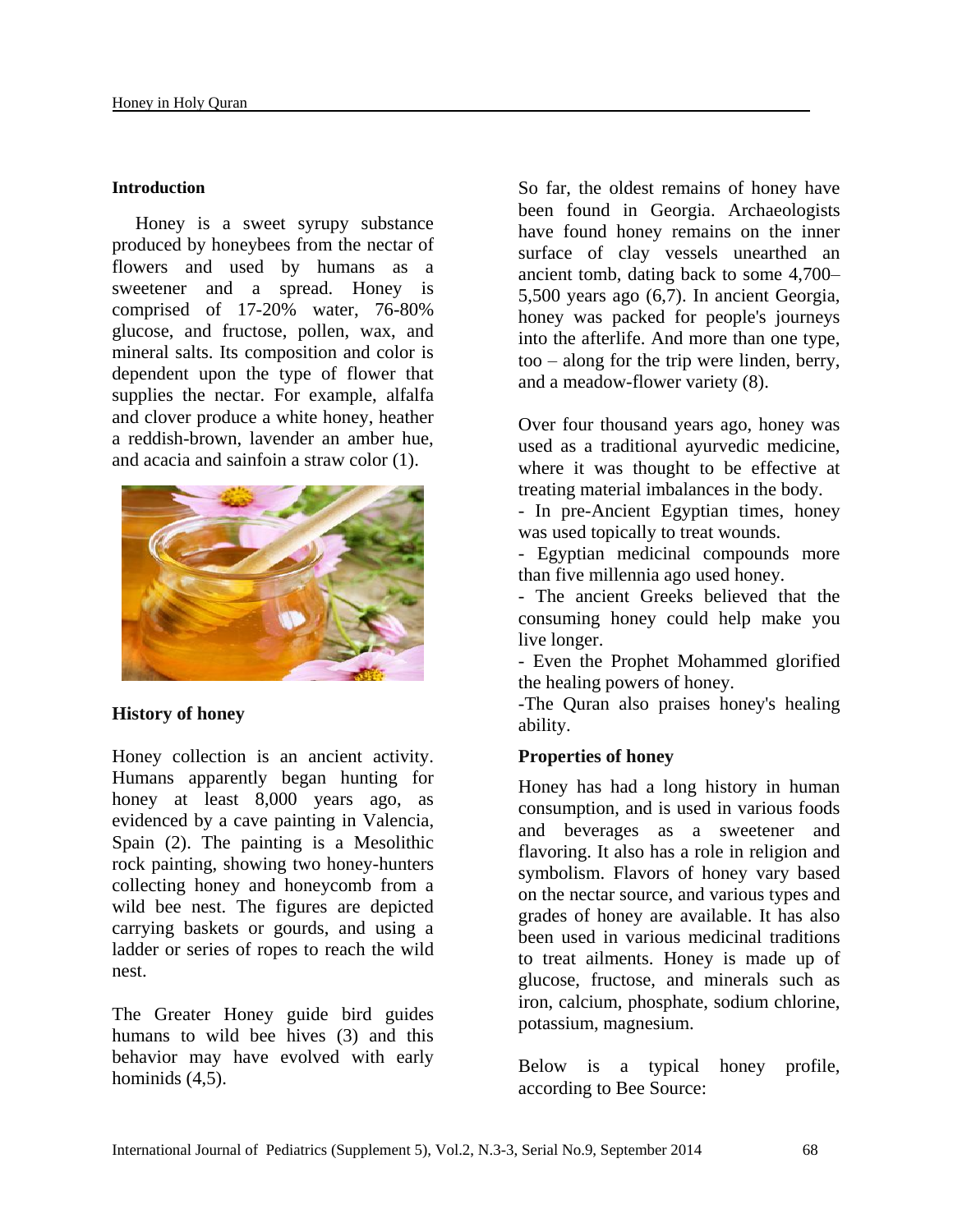- Fructose: 38.2%
- Glucose: 31.3%
- Maltose: 7.1%
- Sucrose: 1.3%
- Water: 17.2%
- Higher sugars: 1.5%
- Ash: 0.2%
- Other/undetermined: 3.2% .

The slightly acidic pH level of honey (between 3.2 and 4.5) is what helps prevent the growth of bacteria, while its antioxidant constituents cleans up free radicals. The physical properties of honey vary depending on the specific flora that was used to produce it, as well as its water content. Indeed, medicinal importance of honey has been documented in the world's oldest medical literatures, and since the ancient times, it has been known to possess antimicrobial property as well as wound-healing activity (9-15).

The use of traditional medicine to treat infection has been practiced since the origin of mankind, and honey produced by *Apis mellifera* (*A. mellifera*) is one of the oldest traditional medicines considered to be important in the treatment of several human ailments. Currently, many researchers have reported the antibacterial activity of honey and found that natural unheated honey has some broad-spectrum antibacterial activity when tested against pathogenic bacteria, oral bacteria as well as food spoilage bacteria. In most ancient cultures honey has been used for both nutritional and medical purposes. The belief that honey is a nutrient, a drug and an ointment has been carried into our days, and thus, an alternative medicine branch, called apitherapy, has been developed in recent years, offering treatments based on honey and other bee products against many diseases including bacterial infections.

Honey is an ancient remedy for the treatment of infected wounds, which has recently been 'rediscovered' by the medical profession, particularly where conventional modern therapeutic agents fail. The first written reference to honey, a Sumerian tablet writing, dating back to 2100-2000 BC, mentions honey's use as a drug and an ointment. Aristotle (384-322 BC), when discussing different honeys, referred to pale honey as being "good as a salve for sore eyes and wounds". Manuka honey has been reported to exhibit antimicrobial activity against pathogenic bacteria such as *Staphylococcus aureus* (*S. aureus*) and *Helicobacter pylori* (*H. pylori*) making this honey a promising functional food for the treatment of wounds or stomach ulcers.

There are many reports of honey being very effective as dressing of wounds, burns, skin ulcers and inflammations; the antibacterial properties of honey speed up the growth of new tissue to heal the wound. The medihoney and manuka honey have been shown to have *in vivo* activity and are suitable for the treatment of ulcers, infected wounds and burns  $(16,17)$ .

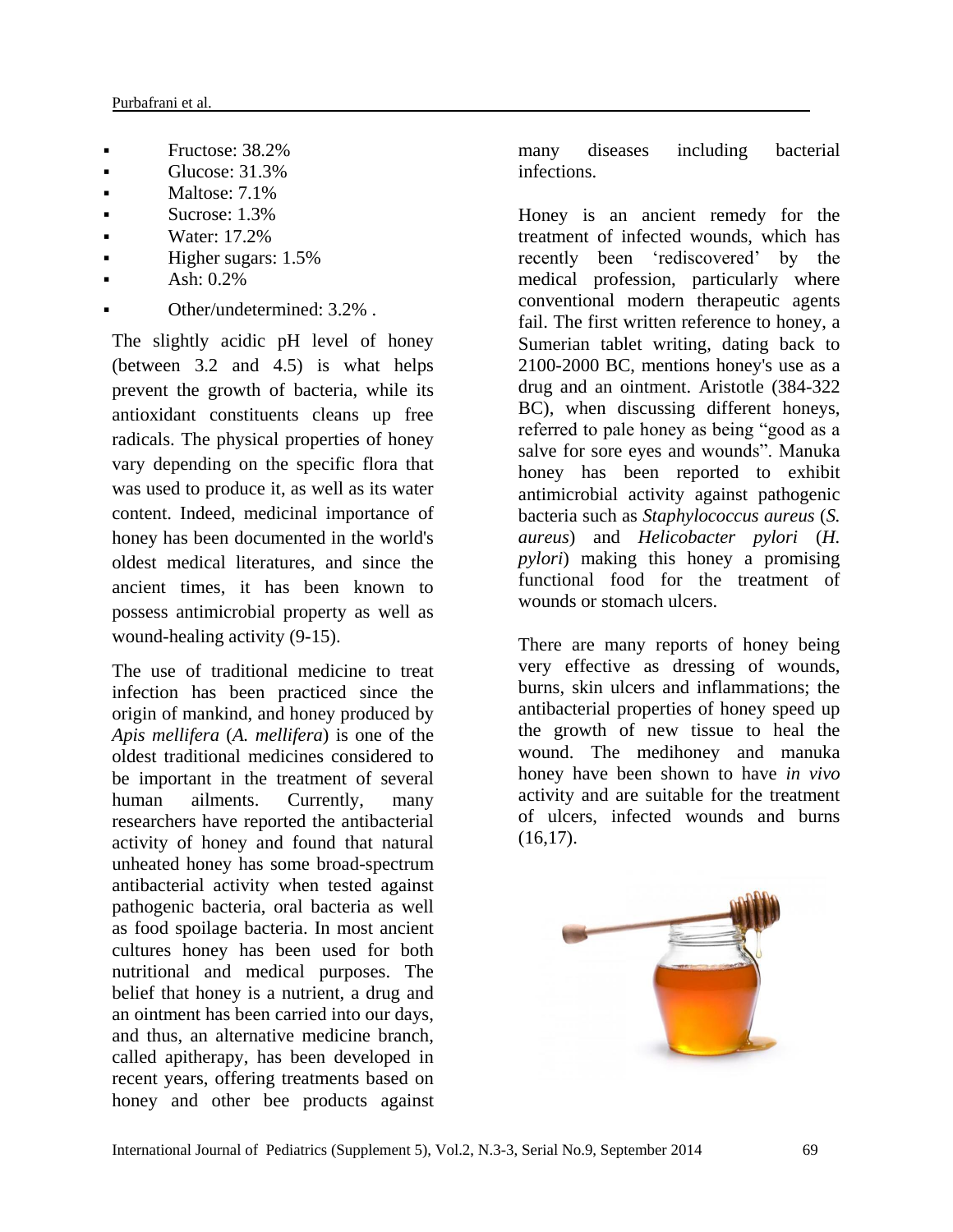#### **Traditional medicine**

Historically, honey has been used by humans both orally and topically to treat various ailments including gastric disturbances, ulcers, wounds, and burns. Honey was used medicinally by ancient Greeks and Egyptians and has been traditionally used in [Ayurveda](http://en.wikipedia.org/wiki/Ayurveda) in India and in [Traditional Chinese Medicine](http://en.wikipedia.org/wiki/Traditional_Chinese_Medicine) (18,19). The [Quran](http://en.wikipedia.org/wiki/Quran) mentions honey as medicine ( 19,20). Honey-producing and consuming countries: In 2012, [China,](http://en.wikipedia.org/wiki/China) [Turkey,](http://en.wikipedia.org/wiki/Turkey) and [Ukraine](http://en.wikipedia.org/wiki/Ukraine) were the top producers of natural honey(Table.1)  $(21)$ .

| <b>Table 1:</b> Top Five Natural Honey Producing<br>Countries<br>(in metric tons) |                                |           |           |           |
|-----------------------------------------------------------------------------------|--------------------------------|-----------|-----------|-----------|
| Rank                                                                              | Country                        | 2010      | 2011      | 2012      |
| 1                                                                                 | China                          | 401,000   | 431,000   | 436,000   |
| 2                                                                                 | $\mathbf{C}^*$<br>Turkey       | 81,115    | 94,245    | 88,162    |
| 3                                                                                 | Argenti<br>na                  | 59,000    | 74,000    | 75,500    |
| 4                                                                                 | <b>Ukraine</b>                 | 70,873    | 40,311    | 70,134    |
| 5                                                                                 | <b>United</b><br><b>States</b> | 80,042    | 67,294    | 66,720    |
|                                                                                   | World                          | 1,222,601 | 1,169,441 | 1,260,229 |

Honey is a viscous concentrated solution of sugars produced by bees (*Apismellifera*) that collect and process the blossom nectar (flowers or floral honey) or sweet juices on certain plant species (honeydew or forest honey). Honey is one of the most complex and valuable natural biological products used since ancient times, both in nutrition and medicine (through internal and external means). Among other medical uses, honey has served in wound care since ancient times  $(22-25)$ :

- Sumerian civilization (fragments of pottery, 2100-2000 BC)
- Ancient Egyptian civilization (The Edwin Smith Papyrus, 2600-2200 BC)
- Ayurveda and Chinese medicine
- Ancient Greek civilization (Dioscorides "*de materia medica*", for treating fistulising wounds; Hippocrates)
- Ancient Rome civilization (Pliny, for treating infected wounds)
- Mentions in the Bible and the Quran.

Randomized trials have shown that honey is more effective in controlling infection in burn wounds than silver sulphadiazine, the antibacterial ointment most widely used on burns in hospitals.

## **Supports blood formation**

Honey provides an important part of the energy needed by the body for blood formation. In addition, it helps in cleansing the blood. It has some positive effects in regulating and facilitating blood circulation. It also functions as a protection against capillary problems and arteriosclerosis.

## **Does not accommodate bacteria**

This bactericide (bacteria-killing) property of honey is named "the inhibition effect." There are various reasons of this antimicrobial property of the honey. Some examples are: the high sugar content that limit the amount of water microorganisms need for growth, its high acidity (low pH) and composition which deprive bacteria from nitrogen necessary for reproduction. The existence of hydrogen peroxide as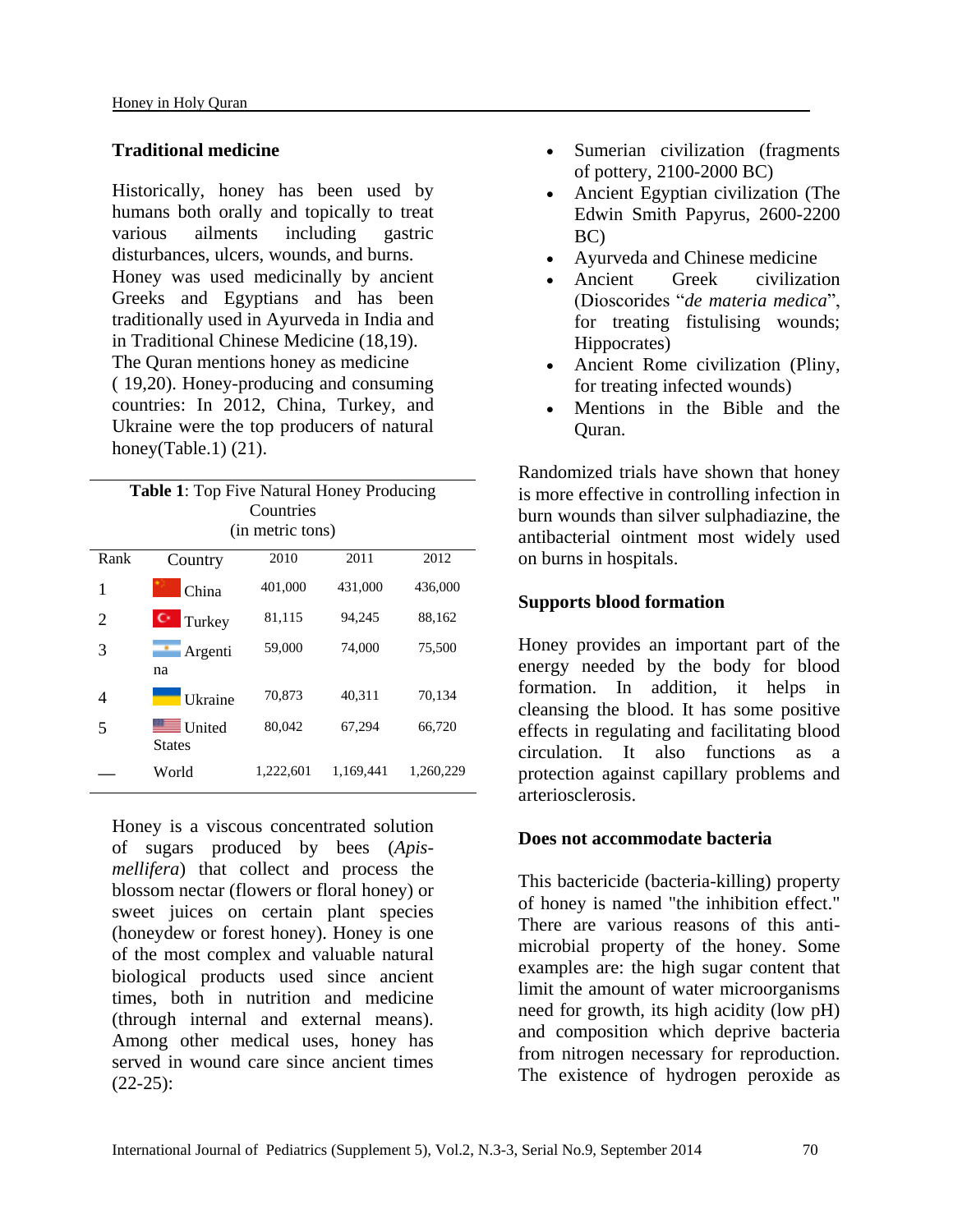well as antioxidants in the honey prevents bacteria growth.

## **Antioxidant**

Everyone who wants to live a healthier life should consume antioxidants. Those are the components in cells that get rid of harmful byproducts of normal metabolic functions. These elements inhibit destructive chemical reactions that cause spoilage of food and many chronic illnesses. Researchers believe food products rich in antioxidants may prevent heart problems and cancer. Strong antioxidants are present in honey content: *Pinocembrin, pinobaxin, chrisin and galagin. Pinocembrin* is an antioxidant that merely exists in the honey (26).

Vitamin and mineral depot: Honey is composed of sugars like glucose and fructose and minerals like magnesium, potassium, calcium, sodium chlorine, sulphur, iron and phosphate. It contains vitamins B1, B2, C, B6, B5 and B3 all of which change according to the qualities of the nectar and pollen. Besides the above, copper, iodine, and zinc are also present, albeit in small quantities.

# **Honey is used in healing wounds**

When used in treatment of wounds, thanks to its ability to absorb moisture from the air, honey facilitates healing process and prevents scarring. This is because honey stimulates the growth of epithelial cells that form the new skin cover over a healed wound. In this way, even in case of large wounds, honey may eliminate the need for tissue transplantation.

- Honey stimulates the regrowth of tissue involved in the healing process. It stimulates the formation of new blood capillaries and the growth of fibroblasts that replace the connective tissue of the deeper layer of the skin and produce the collagen fibres that give strength to the repair.

- Honey has an anti-inflammatory action, which reduces the swelling around a wound. This improves circulation and thus hastens the healing process. It also reduces pain.

- Honey does not stick to the underlying wound tissues, so there is no tearing away of newly formed tissue, and no pain, when dressings are changed.

Thanks to its aforementioned antimicrobial property, honey provides a protective barrier to prevent wounds becoming infected. It also rapidly clears any existing infection from wounds. It is fully effective, even with antibioticresistant strains of bacteria. Unlike antiseptics and antibiotics, there is no impairment of the healing process through adverse effects on wound tissues (27).

# **The Miracle of Honey in Quran**

More than 1400 years ago Allaah and His messenger told us that honey can heal a variety of medical problems. Honey is described as a source of healing in the Quran: "And the Lord inspired the bee, saying: Take your habitations in the mountains and in the trees and in what they erect. Then, eat of all fruits and follow the ways of your Lord made easy (for you)'. There comes forth from their bellies a drink of varying colors wherein is healing for men. Verily in this is indeed a sign for people who think" (28,29).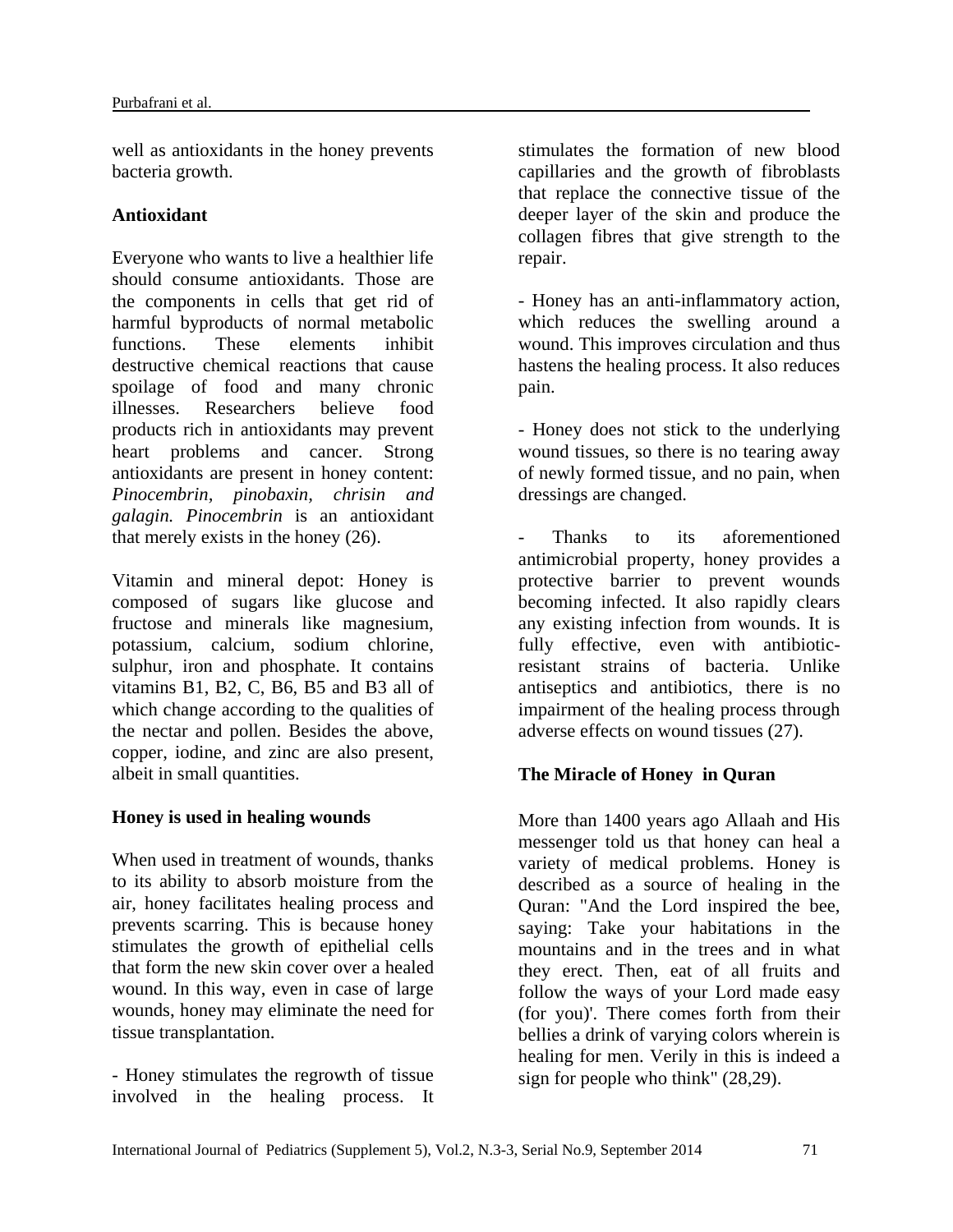It is also mentioned as one of the foods of [Paradise:](http://islam.about.com/od/heavenhell/tp/Heaven-In-The-Quran.htm) "The description of Paradise which the pious have been promised is that in it are rivers of water the taste and smell of which are not changed; rivers of milk of which the taste never changes; rivers of wine delicious to those who drink; and rivers of clarified honey, clear and pure..."(30).

Allaah Says (what means): Although there is healing in honey for a variety of medical disorders, certain precautions should be taken:

1- Children under the age of one year should not be given honey due to the possibility of infant botulism. This type of food poisoning can be deadly, however, it only seems to affect infants under one year of age.

2- If you have any known allergies to specific plants, then you should make sure the honey you are using is not produced from that plant.

3- People with allergies to bee stings should be careful when using other beerelated products such as propolis or royal jelly.

If these precautions are followed, then honey may provide healing for you.

# **Conclusion**

 Honey can be the new antibiotic for the 21 st century! Thousands of studies and experiments proved this. The Holy Quran, however, proved it 14 centuries back. This is undoubtedly one of the miracles of the Qur'an Allah, who is exalted in power, has revealed. Allah

Almighty's Divine Claim about honey containing healing and medicine to mankind was indisputably proven to be true! The Noble Quran is filled with scientific statements and notions. What's most amazing is that all of these scientific statements and notions had been proven to be in [perfect agreement with science](http://www.answering-christianity.com/sci_quran.htm) and our modern-day scientific discoveries.

#### **References**

- 1. Petrosillo N. ["Natural Products and Wound](http://cid.oxfordjournals.org/content/47/5/730.2.full)  [Management: A Never-Ending Story".](http://cid.oxfordjournals.org/content/47/5/730.2.full) Clinical Infectious Diseases2008; 47(5): 730-1.
- 2. Crane, Eva. The Archaeology of Beekeeping, Cornell University Press, 1983; [ISBN 0-8014-1609-4.](http://en.wikipedia.org/wiki/Special:BookSources/0801416094)
- 3. Isack H. A, Reyer H.-U. "Honeyguides and honey gatherers: interspecific communication in a symbiotic relationship". Science 1989;243 (4896): 1343–6.
- 4. Short L, Horne J, Diamond A. W. "Honeyguides". In Christopher Perrins (Ed.). Firefly Encyclopedia of Birds. Firefly Books;2003. pp. 396–397.
- 5. Dean W. R. J, MacDonald I. A. W. "A Review of African Birds Feeding in Association with Mammals". Ostrich1981; 52 (3): 135.
- 6. Kvavadze E, Gambashidze I, Mindiashvili G, Gogochuri G. "The first find in southern Georgia of fossil honey from the Bronze Age, based on palynological data". Vegetation History and Archaeobotany 2006;16 (5): 399.
- 7. [Georgian ancient honey.](http://www.cncworld.tv/news/v_show/23243_Georgian_ancient_honey.shtml) cncworld.tv (31 March 2012). Retrieved on 10 July 2012.
- 8. [The world's first winemakers were the](http://guildofscientifictroubadours.com/2012/04/02/the-worlds-first-winemakers-were-the-worlds-first-beekeepers/)  [world's first beekeepers.](http://guildofscientifictroubadours.com/2012/04/02/the-worlds-first-winemakers-were-the-worlds-first-beekeepers/) guildofscientifictroubadours.com (2 April 2012). Retrieved on 10 July 2012.
- 9. Petrosillo N. ["Natural Products and Wound](http://cid.oxfordjournals.org/content/47/5/730.2.full)  [Management: A Never-Ending Story".](http://cid.oxfordjournals.org/content/47/5/730.2.full) Clinical Infectious Diseases2008; 47(5): 730-1.
- 10. J.W.White JR, Landis WD. ["Honey](http://www.beesource.com/resources/usda/honey-composition-and-properties/)  [Composition and Properties".](http://www.beesource.com/resources/usda/honey-composition-and-properties/) Beesource. Accessed October 10th 2013.